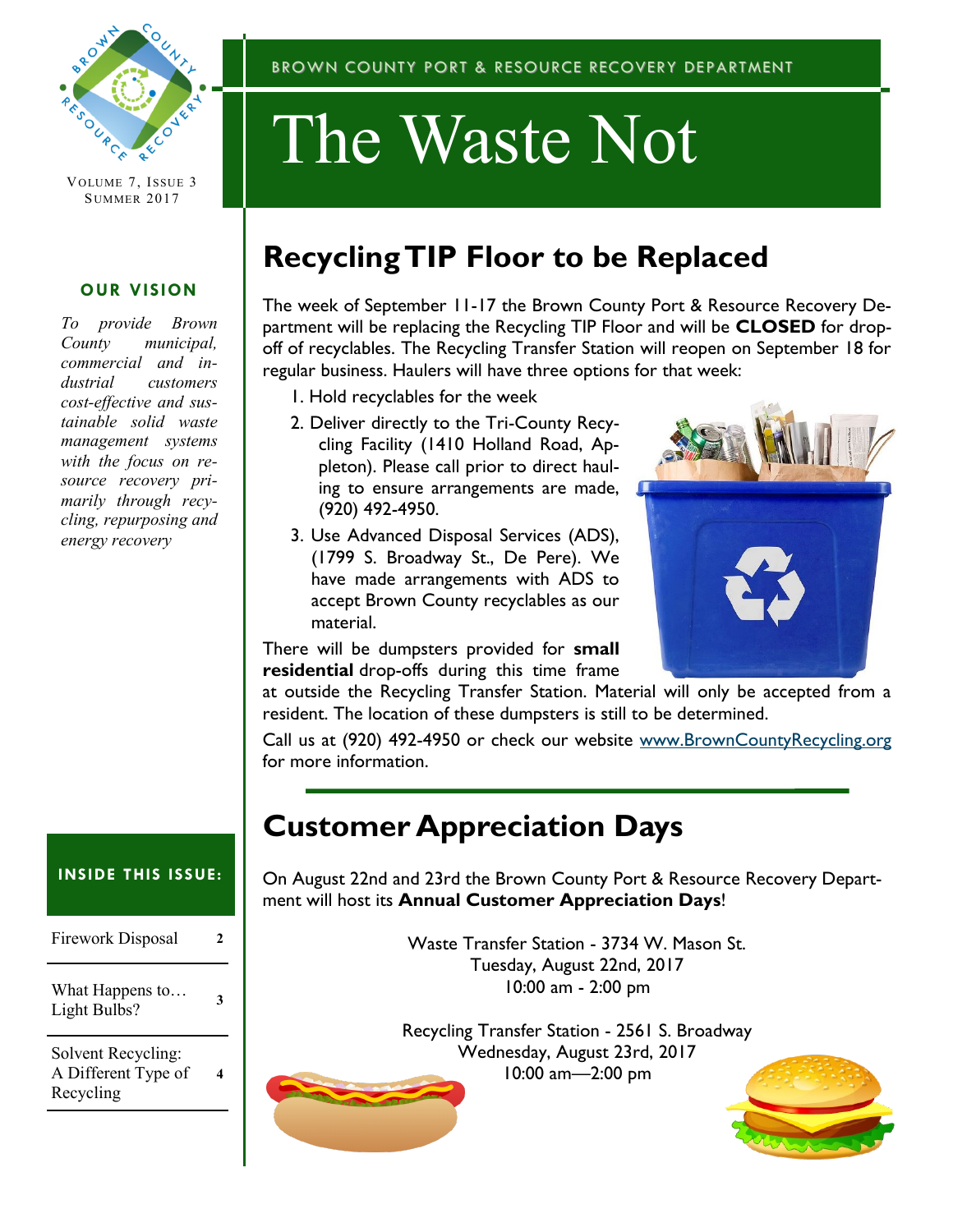### **Firework Disposal**

#### *By Shelby Schraufnagel*

We keep our summers in Wisconsin full with bonfires, fireworks, boating and camping. But what happens to the matches or lighters to start bonfires; empty, unused or expired fireworks; expired boat flares and fire extinguishers? Surely these explosive items can't be ending up in the garbage, right?

This summer, fireworks disposed of incorrectly in Green Bay were the



cause of \$10,000 worth of damage to a resident's garage. The damage occurred when used fireworks were placed in the recycling bin on the side of the resident's house. Occurrences like this are not uncommon as it is not unusual for fireworks to start on fire well after the party is over.

Items that are explosive need to be disposed of in a careful and cautious manner to avoid the risk of personal injury or damage to property. The proper way to dispose of spent fireworks is to place them in a bucket of water over night away from buildings and then place them in the garbage, not a recycling bin.

Along the same lines, flares that are required in every marine vessel, or that may be used for camping, cannot be placed in a recycling or garbage bin. Flares are an explosive just like fireworks and need to be treated as such. The Brown County Sheriff's Department accepts marine flares and ground flares, as well as ammunition from residents at their office at 2684 Development Drive. Please call (920) 448-4200 for hours.

Other items that are used to start fires or could start fires if improperly disposed of include lighters, unused or unwanted boxes of matches, e-cigarettes and expired fire extinguishers. Those items can be taken to:

> Brown County Hazardous Material Recovery Facility 2561 S. Broadway in Ashwaubenon Thursday noon—6:00 pm Saturday 8:00 am—2:00 pm Businesses will be processes by appointment ONLY

The Hazardous Material Recovery Facility was created for residents in Brown County as a location to take their dangerous chemicals. Unfortunately, the facility does not have the proper means to handle explosive items such as flares and unused fireworks.

The Hazardous Material Recovery Facility is able to accept most hazardous materials from residents. However, there are few items that **cannot be accepted** through the program. The list includes, fireworks, ammunition, flares and other explosives as listed above, asbestos (Outagamie County (920) 832-5277), black powder (Brown County Sheriff's Department (920) 391-7450), sharps (local pharmacies will accept these, call the pharmacy first for proper packaging) and pharmaceuticals (Brown County Sheriff's Department (920) 391-7450).

\*Locations and phone numbers listed in parenthesis are acceptable locations for these items that the Hazardous Material Recovery Facility cannot accept. \*This list is not all inclusive.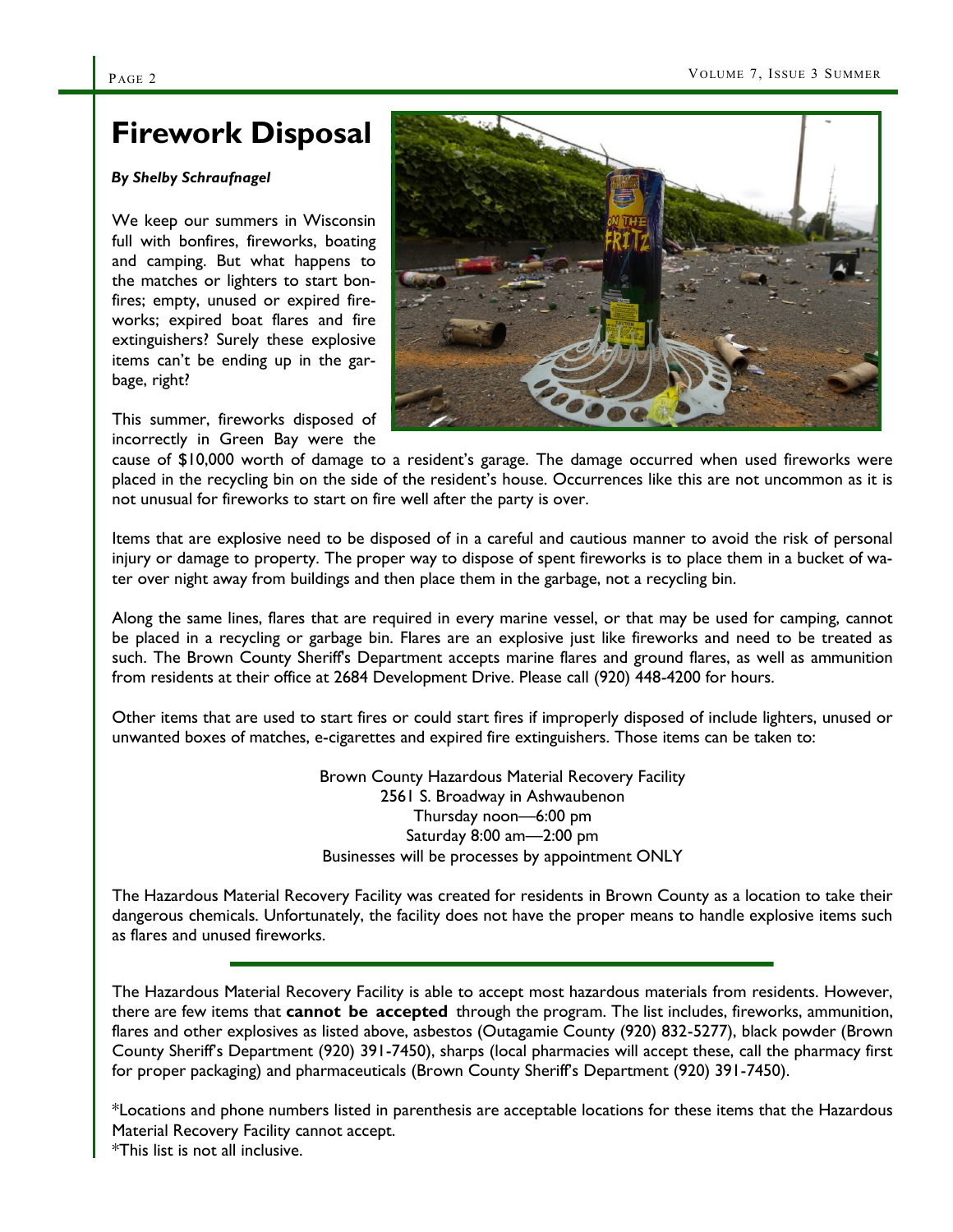### **What Happens to… Light Bulbs?**

#### *By Chris Blan*

*After replacing a couple of burnt out light bulbs, you stand above an open garbage can—bulbs in hand— wondering if there is a better way to manage used light bulbs than tossing them into the trash. Determined to find an alternative, you type www.browncountyrecycles.org into your laptop or smart phone browser. Scrolling though the site you find that incandescent bulbs, although they can be placed in your trash, can also be recycled at the Brown County Hazardous Materials Recovery (HMR) Facility. Fluorescent bulbs, you read, should be properly recycled due to small amounts o mercury in the bulb. You go on to read that ALL bulbs are accepted at:*

> *Brown County Hazardous Material Recovery Facility Thursday noon—6:00 pm & Saturday 8:00 am—2:00 pm \$0.25/bulb for Brown County residents Additional fees may apply for out-of-county residents Businesses will be processed by appointment ONLY*

*You decide on a day and time to drop off your bulbs and pay the fee. Driving away you may be thinking, "What happens to my light bulbs" now?*

The Brown County HMR receives over 25,000 bulbs of all types each year. Bulbs are sorted based on type and shape (incandescent, metal halide, compact fluorescent, 4-foot and 8-foot inline fluorescent ,and numerous other categories). The HMR utilizes a local vendor to process all the bulbs we collect. Employees wearing protective gear at the bulb recycling company feed bulbs into large industrial processing equipment that breaks the bulbs and separates the glass, metal caps and the mercury-containing phosphor powder. Since much of the mercury in a fluorescent bulb escapes once the bulb is broken, this whole process is done in a vacuum environment. Environmental testing is done daily to ensure workers and the environment are protected and equipment is operating efficiently. The glass is often landfilled, the copper (and other metal) is recycled and the phosphor mercury powder, along with the vacuum filters, are sent to a specialized facility in Wisconsin where the mercury is recovered via a highly regulated distillation process.

#### **The New "Kid" on the Block**

No bulb has advanced quicker from concept to consumer availability AND at an economic price quicker than the LED bulb. LEDs are the most energy efficient and longest lasting bulb on the market. The HMR facility is slowly seeing an increase in the number of LED bulbs being brought in for recycling. Unfortunately, LEDs are not as easily recycled compared to other bulbs. Most LEDs have a hard polycarbonate lens that needs to be manually cut off and components disassembled and separated by hand. At this time, the electronics component is the only part that is recycled. The increased manual labor results in a higher recycling cost per bulb. There is confidence that in time bulb recycling technology and recycling markets will adapt to LED bulb technology and the growing number of LEDs being sent for recycling.

### **Did You Know?**

Compact fluorescent light bulbs are an energy-saving alternative to incandescent bulbs - they produce the same amount of light, use one third of the electricity, and last up to ten times as long. And LED bulbs can last even longer with even lower energy usage.

It is also safe to put old incandescent bulbs in the trash.